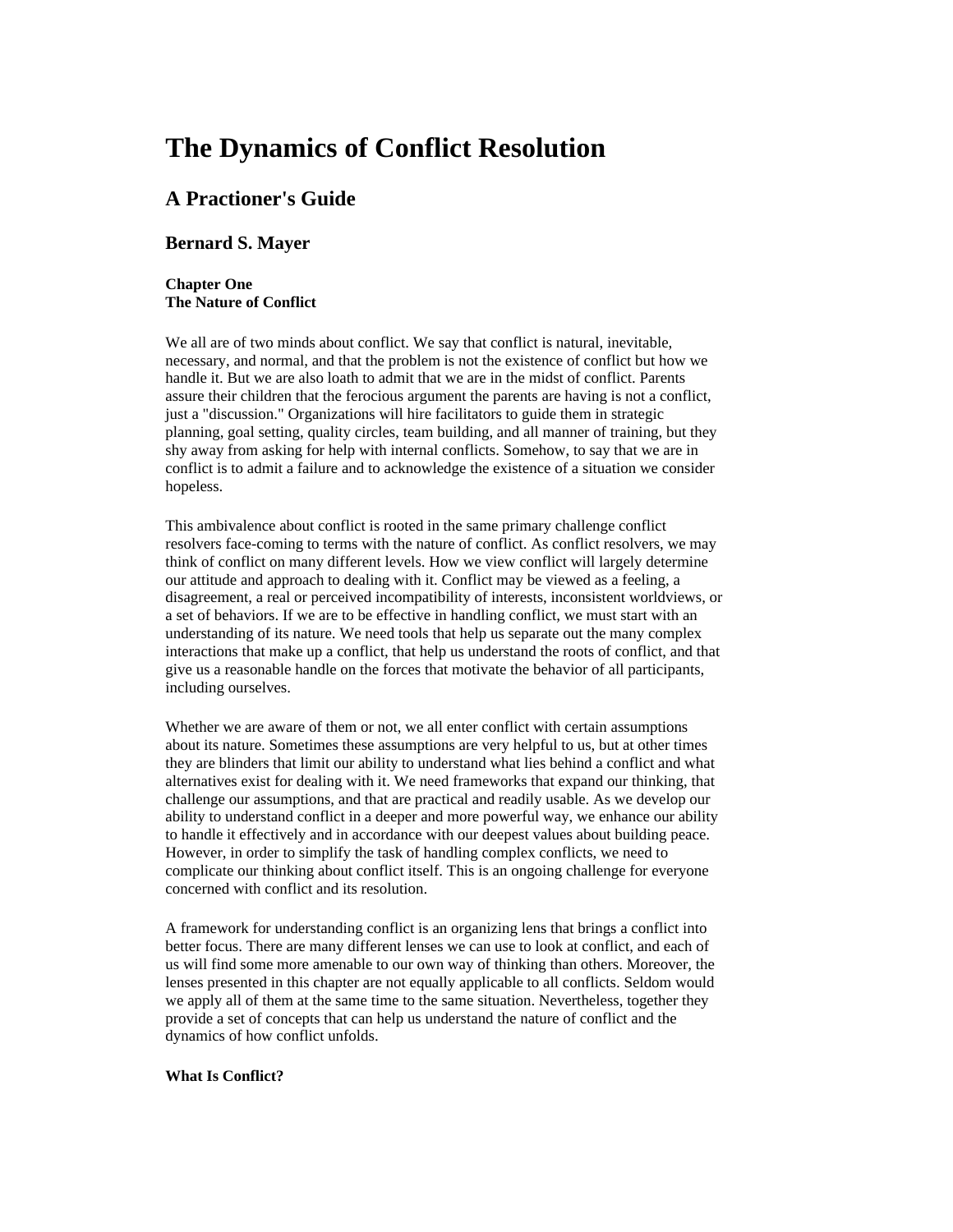Conflict may be viewed as occurring along cognitive (perception), emotional (feeling), and behavioral (action) dimensions. This three-dimensional perspective can help us understand the complexities of conflict and why a conflict sometimes seems to proceed in contradictory directions.

#### **Conflict as Perception**

As a set of perceptions, conflict is a belief or understanding that one's own needs, interests, wants, or values are incompatible with someone else's. There are both objective and subjective elements to this cognitive dimension. If I want to develop a tract of land into a shopping center, and you want to preserve it as open space, then there is an objective incompatibility in our wants. If I believe that the way you desire to guide our son's educational development is incompatible with my philosophy of parenting, then there is at least a significant subjective component. What if only one of us believes an incompatibility to exist, are we still in conflict? As a practical matter, I find it useful to think of conflict as existing if at least one person believes it to exist. If I believe us to have incompatible interests, and act accordingly, then I am engaging you in a conflict process whether you share this perception or not.

#### **Conflict as Feeling**

Conflict also involves an emotional reaction to a situation or interaction that signals a disagreement of some kind. The emotions felt might be fear, sadness, bitterness, anger, or hopelessness, or some amalgam of these. If we experience these feelings in regard to another person or situation, we feel that we are in conflict-and therefore we are. As a mediator, I have sometimes seen people behave as if they were in great disagreement over profound issues, yet I have not been able to ascertain exactly what they disagreed about. Nonetheless, they were in conflict because they felt they were. And in conflicts, it does not take two to tango. Often a conflict exists because one person feels in conflict with another, even though those feelings are not reciprocated by or even known to the other person. The behavioral component may be minimal, but the conflict is still very real to the person experiencing the feelings.

#### **Conflict as Action**

Conflict also consists of the actions that we take to express our feelings, articulate our perceptions, and get our needs met in a way that has the potential for interfering with someone else's ability to get his or her needs met. This conflict behavior may involve a direct attempt to make something happen at someone else's expense. It may be an exercise of power. It may be violent. It may be destructive. Conversely, this behavior may be conciliatory, constructive, and friendly. But, whatever its tone, the purpose of conflict behavior is either to express the conflict or to get one's needs met. Again, the question of reciprocity exists. If you write letters to the editor, sign petitions, and consult lawyers to stop my shopping center, and I do not even know you exist, are we in conflict? Can you be in conflict with me if I am not in conflict with you? Theory aside, I think the practical answer to both of these questions is yes.

Obviously, the nature of a conflict in one dimension greatly affects its nature in the other two dimensions. If I believe you are trying to hurt me in some way, I am likely to feel as though I am in conflict with you, and I am also apt to engage in conflict behaviors. Also, none of these dimensions is static. People can go rapidly in and out of conflict, and the strength or character of conflict along each dimension can change quickly and frequently. And even though each of the three dimensions affects the others, a change in the level of conflict in one dimension does not necessarily cause a similar change in the other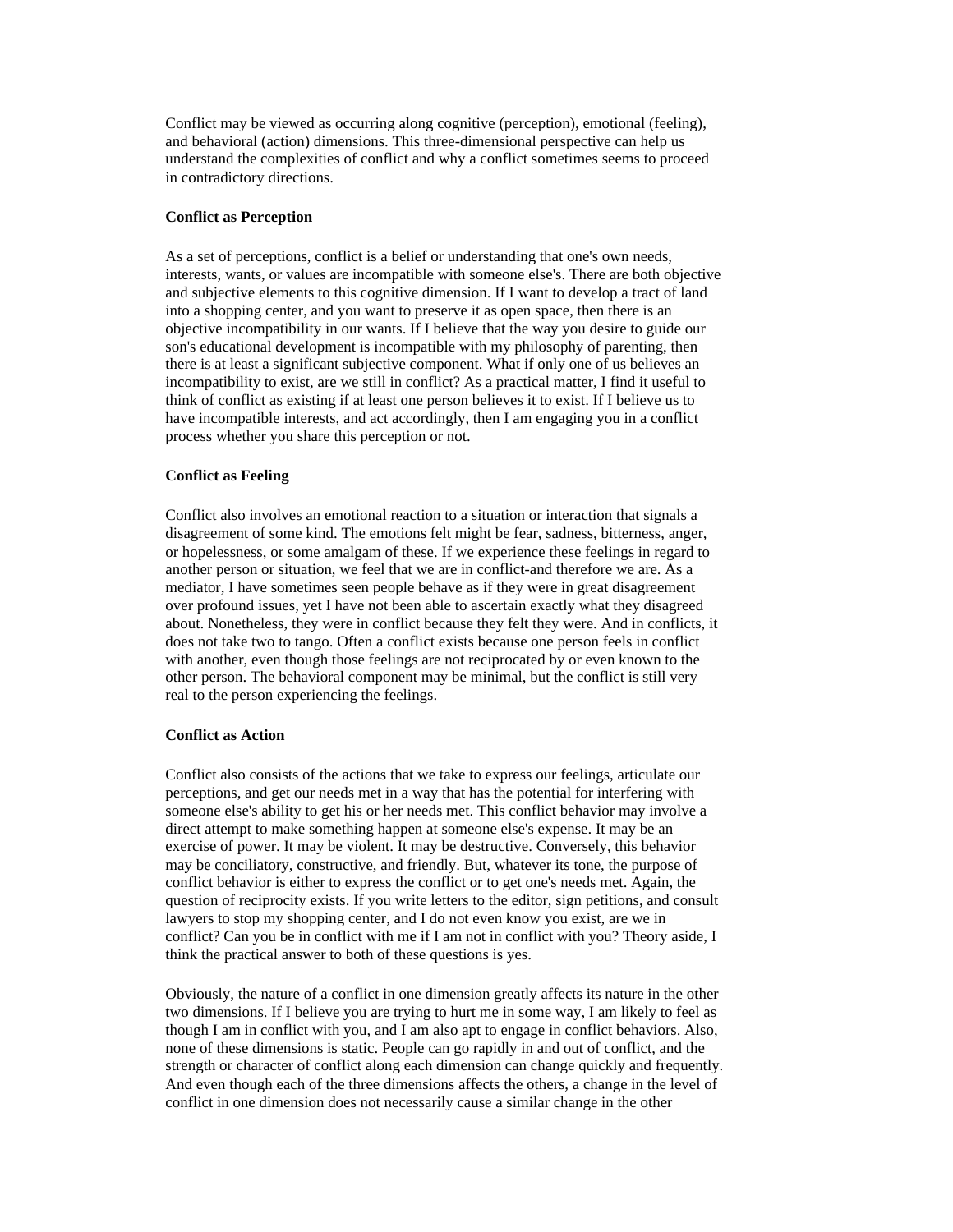dimensions. Sometimes an increase in one dimension is associated with a decrease in another dimension. For example, the emotional component of conflict occasionally decreases as people increase their awareness of the existence of the dispute and their understanding of its nature. This is one reason why conflict can seem so confusing and unpredictable.

What about a situation where no conflict perceptions, emotions, or behaviors are present but where a tremendous conflict potential exists? Perhaps you are unaware of my desire to build a shopping center, and I am unaware of your plans for open space. Are we in conflict? We may soon be, but until conflict exists on one of the three dimensions, I believe it is more productive to think in terms of potential conflict than actual conflict. The potential for conflict almost always exists among any individuals or institutions that interact. Unless people want to think of themselves as constantly in conflict with everyone in their lives, it is more useful to view conflict as existing only when it clearly manifests itself along one of the three dimensions.

Can social systems-organizations, countries, and communities-as well as individuals be in conflict, particularly along the emotional or cognitive dimensions? Although there are some significant dangers to attributing personal characteristics or motivational structures to systems, practically speaking I think systems in conflict often experience that conflict on all three dimensions. Although we might better use terms like culture, ethos, public opinion, or popular beliefs to signify the greater complexity and different nature of these dimensions in social systems, conflict among groups clearly has cognitive and affective dimensions as well as a behavioral dimension. Is there an emotional and a perceptual aspect to the conflict between Iraq and the United States? Of course, and we cannot understand the nature of the conflict if we do not deal with these aspects. This does not mean that every individual member of each country shares the same feelings or perceptions or even that a majority do. Instead, it means that the conflict evokes certain reactions and attitudes from the dominant leaders and a significant number of people in each society. Similarly, when we look at conflicts between union and management, environmental groups and industry associations, Democrats and Republicans, it is important to understand the attitudes, feelings, values, and beliefs that these groups have toward each other if we are to understand what is occurring.

By considering conflict along the cognitive, emotional, and behavioral dimensions, we can begin to see that it does not proceed along one simple, linear path. When individuals or groups are in conflict, they are dealing with different and sometimes contradictory dynamics in these different dimensions, and they behave and react accordingly. This accounts for much of what appears to be irrational behavior in conflict. Consider this not unusual workplace dispute:

Two employees are assigned to work together on a project and soon find themselves in a conflict over whether they are each pulling their weight and passing along important information to each other. They engage in a fairly public shouting match, and they each complain to their supervisor. The supervisor sits them both down, and they agree on a workload division and certain behavioral standards, to which they then seem to adhere. Has the conflict been resolved? It may have been alleviated along the behavioral dimension. But each goes away from this meeting feeling victimized by the other and unappreciated by the boss. One of the employees decides that these feelings just result from the nature of the job and believes that the immediate conflict is over, but the other continues to see the conflict being acted out every time the other person comes late for a meeting or sends a terse e-mail. Thus progress has been made in the behavioral dimension, the emotional dimension is if anything worse, and there are contradictory developments along the cognitive dimension. This kind of result is not unusual in conflict, and it drives people to behave in apparently inconsistent ways. These employees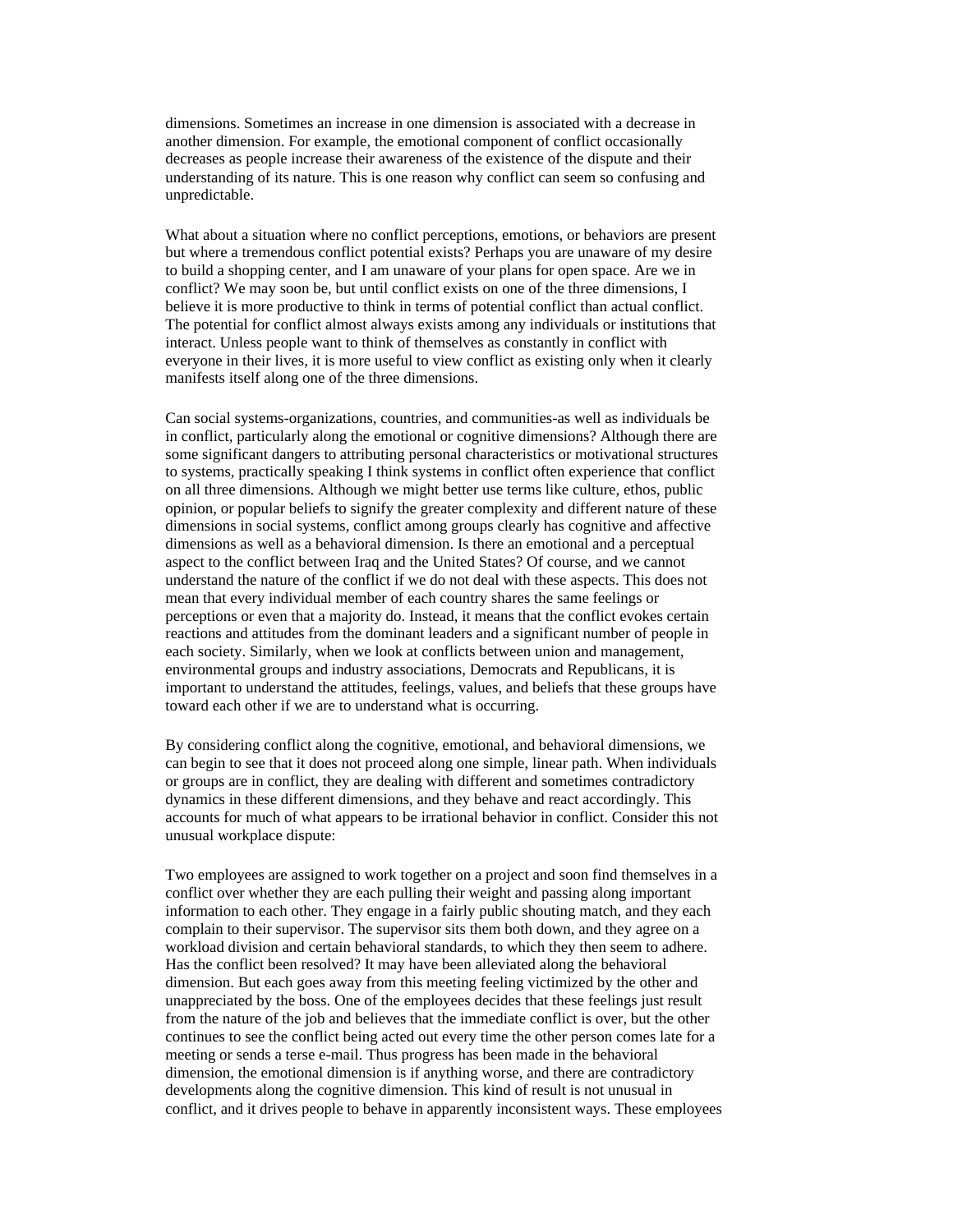may cease their overtly conflictual behavior, but the tension between them may actually increase.

#### **What Causes Conflict?**

Conflict has many roots, and there are many theories that try to explain these origins. Conflict is seen as arising from basic human instincts, from the competition for resources and power, from the structure of the societies and institutions people create, from the inevitable struggle between classes. Even though there is something to be said for most of these theories, they are not always helpful to us as we contend with conflict. What we need is a framework that helps us use some of the best insights of different conflict theories in a practical way.

If we can develop a usable framework for understanding the sources of conflict, we can create a map of conflict that can guide us through the conflict process. When we understand the different forces that motivate conflict behavior, we are better able to create a more nuanced and selective approach to handling conflict. The wheel of conflict, illustrated in Figure 1.1, is one way of understanding the forces that are at the root of most conflicts. This conceptualization of the sources of conflict has arisen out of my work and conversations with my colleagues at CDR Associates and is derivative of the circle of conflict developed by one of my partners, Christopher Moore (see Moore, 1986, 1996).

At the center of all conflicts are human needs. People engage in conflict either because they have needs that are met by the conflict process itself or because they have (or believe they have) needs that are inconsistent with those of others. I discuss the continuum of human needs later in this chapter. My major point for now is that people engage in conflict because of their needs, and conflict cannot be transformed or settled unless these needs are addressed in some way.

Needs do not exist in a vacuum, however. They are embedded in a constellation of other forces that can generate and define conflict. In order to effectively address needs, it is usually necessary to work through some of these other forces, which affect how people experience their needs and how these needs have developed. There are five basic forces, or sources of conflict: the ways people communicate, emotions, values, the structures within which interactions take place, and history (see Figure 1.1). Let's examine each of these sources further.

#### **Communication**

Humans are very imperfect communicators. Sometimes this imperfection generates conflict, whether or not there is a significant incompatibility of interests, and it almost always makes conflict harder to solve. Human communication has inspired a large literature and multiple fields of study, and I will discuss communication as a resolution tool later. The main thing to consider here is how hard it is for individuals to communicate about complex matters, particularly under emotionally difficult circumstances. We should keep reminding ourselves just how easy it is for communication to go awry. Conflict frequently escalates because people act on the assumption that they have communicated accurately when they have not. When they learn that others are acting on the basis of different information and assumptions, they often attribute this to bad faith or deviousness and not to the imperfections of human communication.

Many factors may contribute to communication problems. Culture, gender, age, class,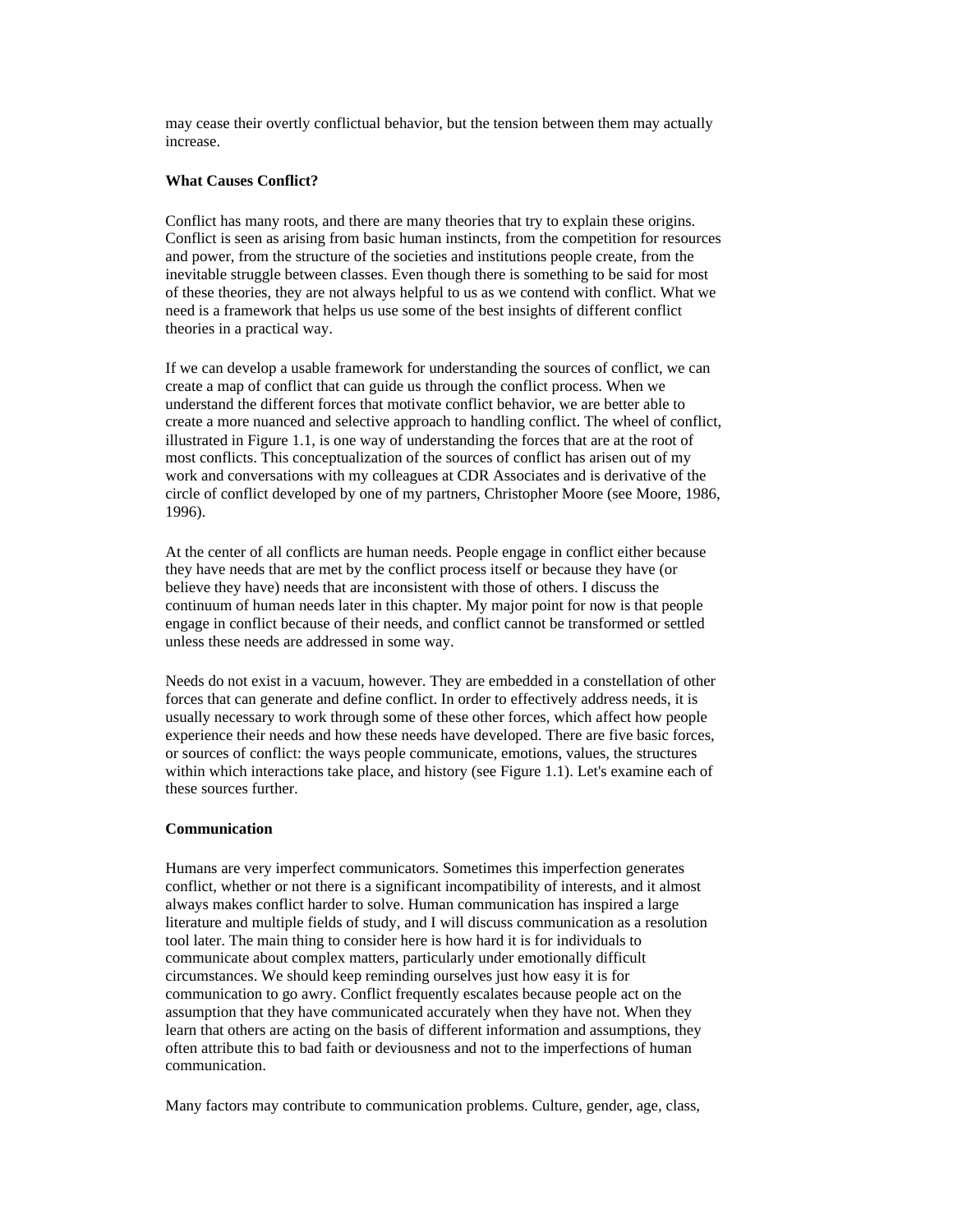and environment significantly affect individuals' ability to communicate effectively. People often rely on inaccurate or incomplete perceptions, tend to form stereotypes, and carry into their communications conclusions drawn from former interactions or experiences. They are also inclined to try to solve problems before they understand them. The greater the duress a person is under, the harder it is for him or her to communicate (and often the more important it is as well). Sometimes communication takes more energy and focus than someone is able or willing to give at a critical point, and it is easy to become discouraged or hopeless about communicating effectively in serious conflicts. Despite all these problems, people can and do muddle through when they communicate, and they can work on improving communication, even in very intense conflicts. Communication is one of the greatest sources of both difficulty and hope in dealing with serious conflicts.

#### **Emotions**

Emotions are the energy that fuel conflict. If people could always stay perfectly rational and focused on how to best meet their needs and accommodate those of others, and if they could calmly work to establish effective communications, then many conflicts would either never arise or would quickly deescalate. But of course that is not human nature, even if many of us occasionally pretend that it is. At times emotions seem to be in control of behavior. Sometimes they are also a source of power for disputants. They contribute to the energy, strength, courage, and perseverance that allow people to participate forcefully in conflict.

Emotions are generated both by particular interactions or circumstances and by previous experiences. When someone points a finger at us in conflict, we have a reaction based on the immediate context and meaning of that behavior, but we may also be reacting to all the times in the past when that gesture has been made at us in anger.

In conflict it is often possible and necessary to work specifically on the emotional content of disputants' experience. This usually requires creating some opportunity to express and release emotions and to experience someone else's understanding and empathy. We often talk about the need to ventilate, to let an emotion out through a direct and cathartic expression of it. Often, however, ventilation is neither possible nor desirable. A direct expression of feelings may escalate a conflict. Instead, it may be necessary for disputants to discuss feelings without demonstrating them, to work toward establishing a safe environment for the expression of emotions, to let emotions out in safe increments, or to express them to a third party rather than directly to the other person. Sometimes (although this may go against some popular beliefs of our culture), it is simply necessary to suppress feelings until a more appropriate opportunity for dealing with them presents itself.

Emotions fuel conflict, but they are also a key to deescalating it. Many emotions can prevent, moderate, or control conflict. Part of everyone's emotional makeup is the desire to seek connection, affirmation, and acceptance. A genuine expression of sadness or concern can be key to addressing conflict effectively. Another key in many conflicts is to find an adequate way of dealing with the feelings of all participants so that they are neither ignored nor allowed to escalate out of control. Sometimes it may be necessary to let a conflict escalate somewhat, enough to deal with emotions but not so much as to impair people's ability to eventually deal with the situation constructively. The art of dealing with conflict often lies in finding the narrow path between useful expression of emotions and destructive polarization. This is one reason why it is often helpful to employ the services of a third party.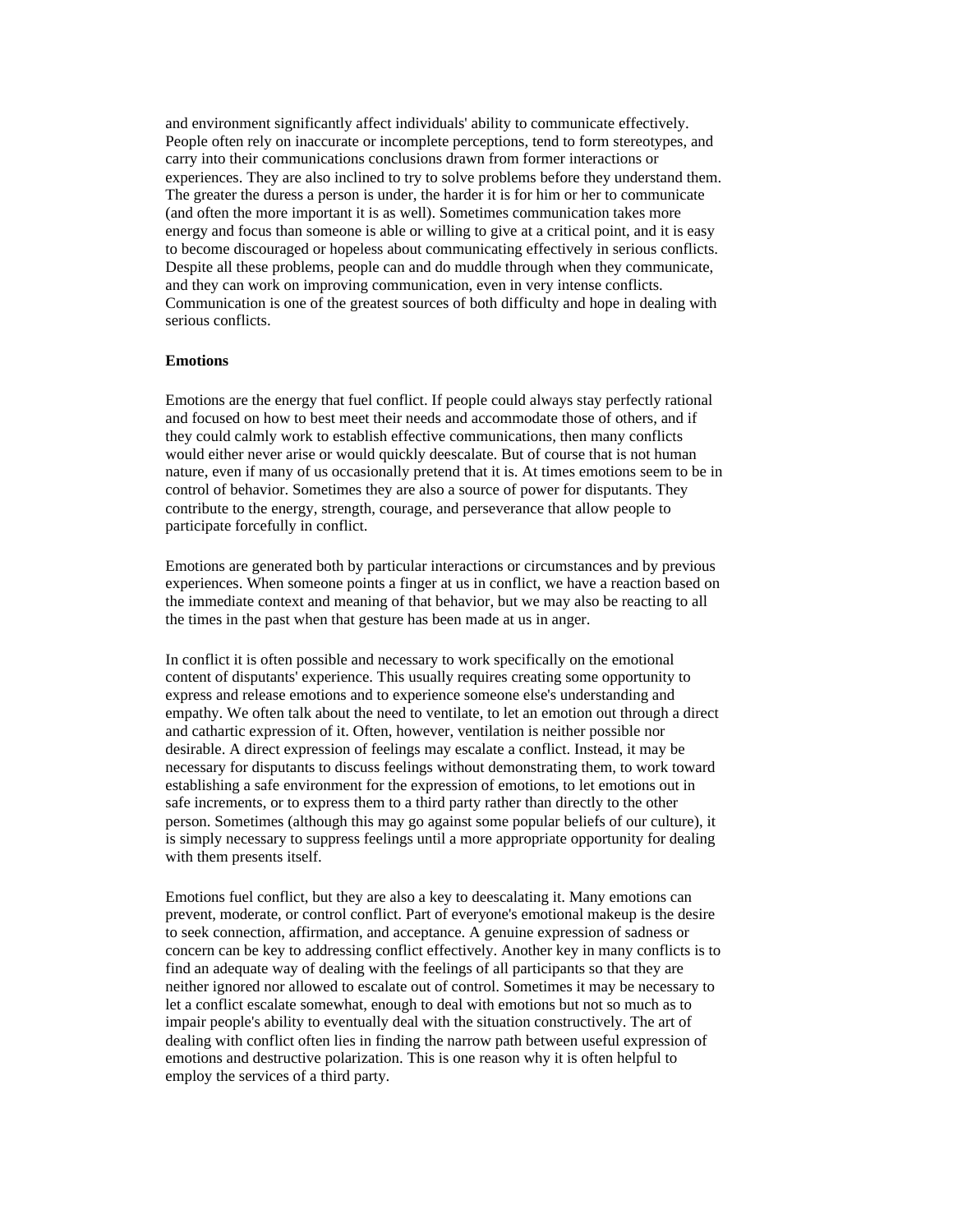#### **Values**

Values are the beliefs we have about what is important, what distinguishes right from wrong and good from evil, and what principles should govern how we lead our lives. When a conflict is defined or experienced as an issue of values, it becomes more charged and intractable. Because people define themselves in part by their core beliefs, when they believe these values are under attack, they feel they are being attacked. Similarly, it is hard for people to compromise when core beliefs are in play, because they feel they are compromising themselves or their integrity.

Although some conflicts are inescapably about fundamental value differences, more often disputants have a choice whether they will define a conflict in this way. When individuals feel unsure of themselves, confused about what to do, or under attack, it is particularly tempting to them to define an issue as a matter of right or wrong. This empowers and fortifies them even as it rigidifies their thinking and narrows acceptable options. Often it is easier to carry on a conflict if one can view oneself as honorable, virtuous, and the carrier of good, and opponents as evil, malicious, and dangerous. This stance, comforting though it may be, tends to escalate and perpetuate conflict.

Though values are often a source of conflict and an impediment to its resolution, they can also be a source of commonality and a restraint on conflict escalation. Usually, disputants can find some level on which they share values, and they often have values about interpersonal relations that support collaborative efforts. Recognizing when values are in play in conflict is critical to moving the conflict in a constructive direction. When individuals address values directly and express their beliefs affirmatively-that is, in terms of what they believe in rather than what they are against-they can address conflict more constructively.

#### **Structure**

The structure, the external framework, in which an interaction takes place or an issue develops is another source of conflict. The elements of a structure may include available resources, decision-making procedures, time constraints, communication procedures, and physical settings. Even when compatible interests might move people toward a more cooperative stance, the structure in which they are working may promote conflict. An example is the litigation process, one structure for decision making when people are in conflict. Litigation is well designed for achieving a decisive outcome when other less adversarial procedures have not worked. However, it is also a structure that exacerbates conflict, makes compromise difficult, and casts issues as win-lose struggles. Voting is another interesting example. When voting is used to resolve serious differences about an issue, the issue tends to become polarized, and constructive communication can become difficult. Often, candidates for office try to seize the center of the political spectrum on many important issues and therefore exhibit little real difference on these issues. However, they also look for so-called wedge issues that can put them into conflict with their rivals and at the same time, they hope, into favor with a large segment of voters. However, this can increase the conflict among the public on such issues as affirmative action, abortion, gun control, welfare, or health care.

Other structural elements that often affect conflict include proximity of the disputants, distribution of resources, access to information, legal parameters, organizational structure, and political pressures. Sometimes these structural realities can be changed through a conflict resolution process. Often, however, part of what that process must accomplish is an acceptance of the structural elements that are unlikely to be altered.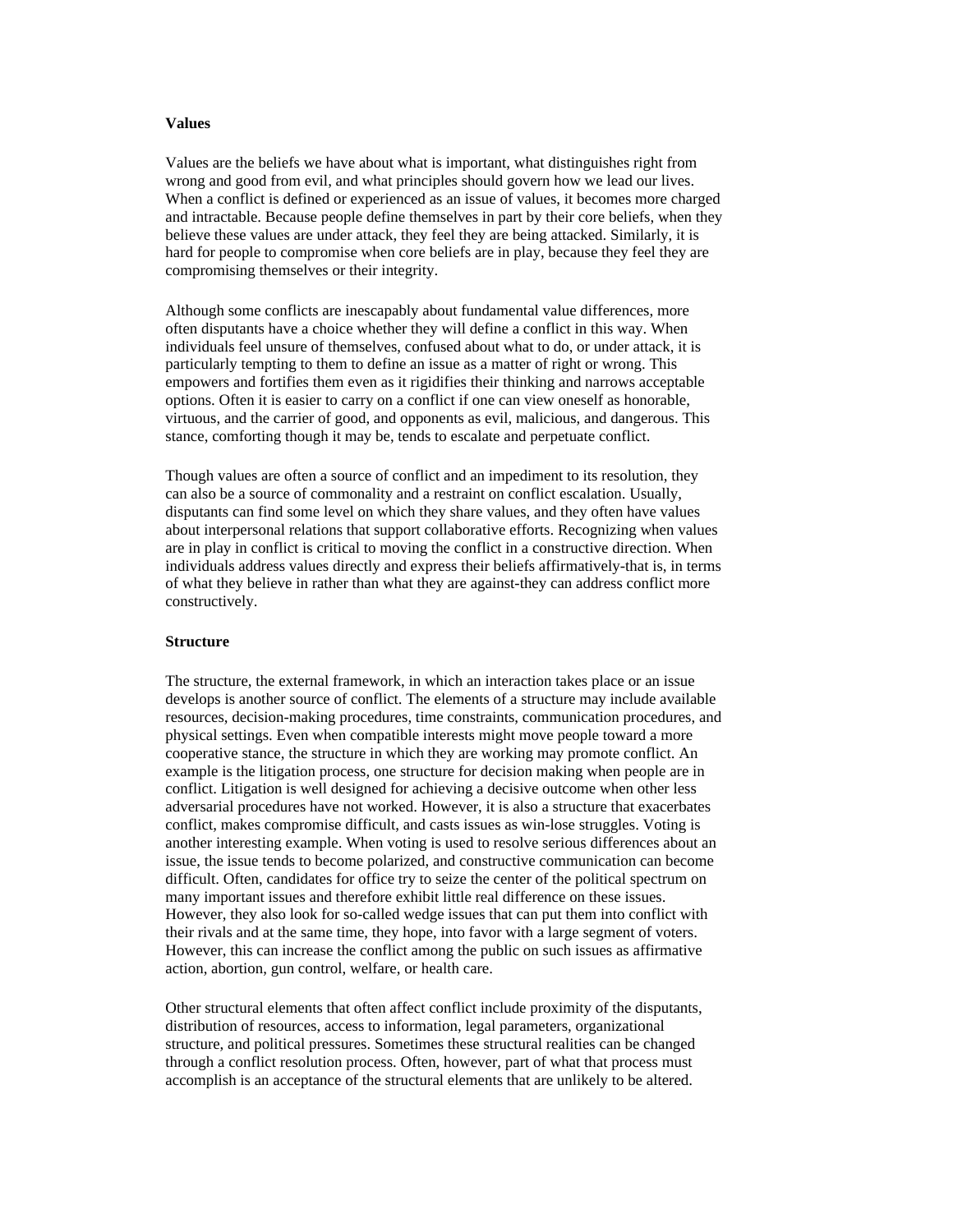#### **History**

Conflict cannot be understood independently of its historical context. The history of the people who are participants in a conflict, of the systems in which the conflict is occurring, and of the issues themselves has a powerful influence on the course of the conflict. History provides the momentum for the development of conflict. Too often we try to understand a conflict in isolation from its historical roots and as a result are baffled by the stubbornness of the players. Conversely, history is not a determinant of conflict, although sometimes it can seem that way. The long history of conflict in the Middle East, Northern Ireland, or the former Yugoslavia, for example, does not mean that present conflicts in these regions will never be settled. That form of historical determinism is dangerous and misleading. However, such conflicts cannot be solved without an understanding of the complicated systems of interaction that have developed over time and the degree to which the conflict itself has become part of the disputants' identity.

All these different sources of conflict-communication, emotions, values, structure, and history-interact with each other. People's history affects their values, communication style, emotional reactions, and the structure in which they operate. And history is constantly being made and therefore affected by these other sources.

The wheel of conflict is a construct, and the test of its power is how useful it is. I believe that these are the sources we need to analyze as part of comprehending conflict. To understand a conflict and to plan how to work with it, we need to think about where different people are stuck, where insights are needed, and where opportunities to improve a situation can be found. The wheel is a mechanism that helps us to do this. The value of such an analytical tool and of an understanding of the three dimensions of conflict described earlier is illustrated by the case of the ten cousins.

Ten cousins who lived in different parts of the United States and Canada jointly inherited a valuable piece of oceanfront property in New England. This property had belonged to their grandfather, who had decided to leave it directly to them partly because of his distress about the poor relationships among his three children, the cousins' parents. The property had been the site of many of the happiest moments in the cousins' childhood, but it was in disrepair, and the existing house and road probably needed to be replaced. The cousins ranged in age from twenty to forty-five and had extremely different financial situations, from quite poor to very wealthy. They had widely different views about what should be done, from selling the property and dividing up the equity to preserving it as a family center. For the property to be usable, a considerable investment would have to be made, which not all the cousins were in a position to do.

Complicating the picture were the tense relations in at least two of the three sibling groups. Also, the siblings and parents in one group had been out of contact with the rest of the family for most of the past fifteen years, largely because the mother did not get along with her siblings. Not knowing how to proceed, the cousins contacted me and, together with a colleague, I met with nine of them in a retreat setting.

How could we get a handle on the nature of this conflict? It was clear that all three dimensions of conflict were in play. There were behavioral issues that needed to be attended to, entrenched perceptions about the situation and each other, and a great deal of emotionality. However, even though work had to be done on the behavioral, or action, issues, the long-term success of the cousins' co-ownership depended more on their ability to work on the attitudes and emotions about each other that had been part of their family dynamics for so long.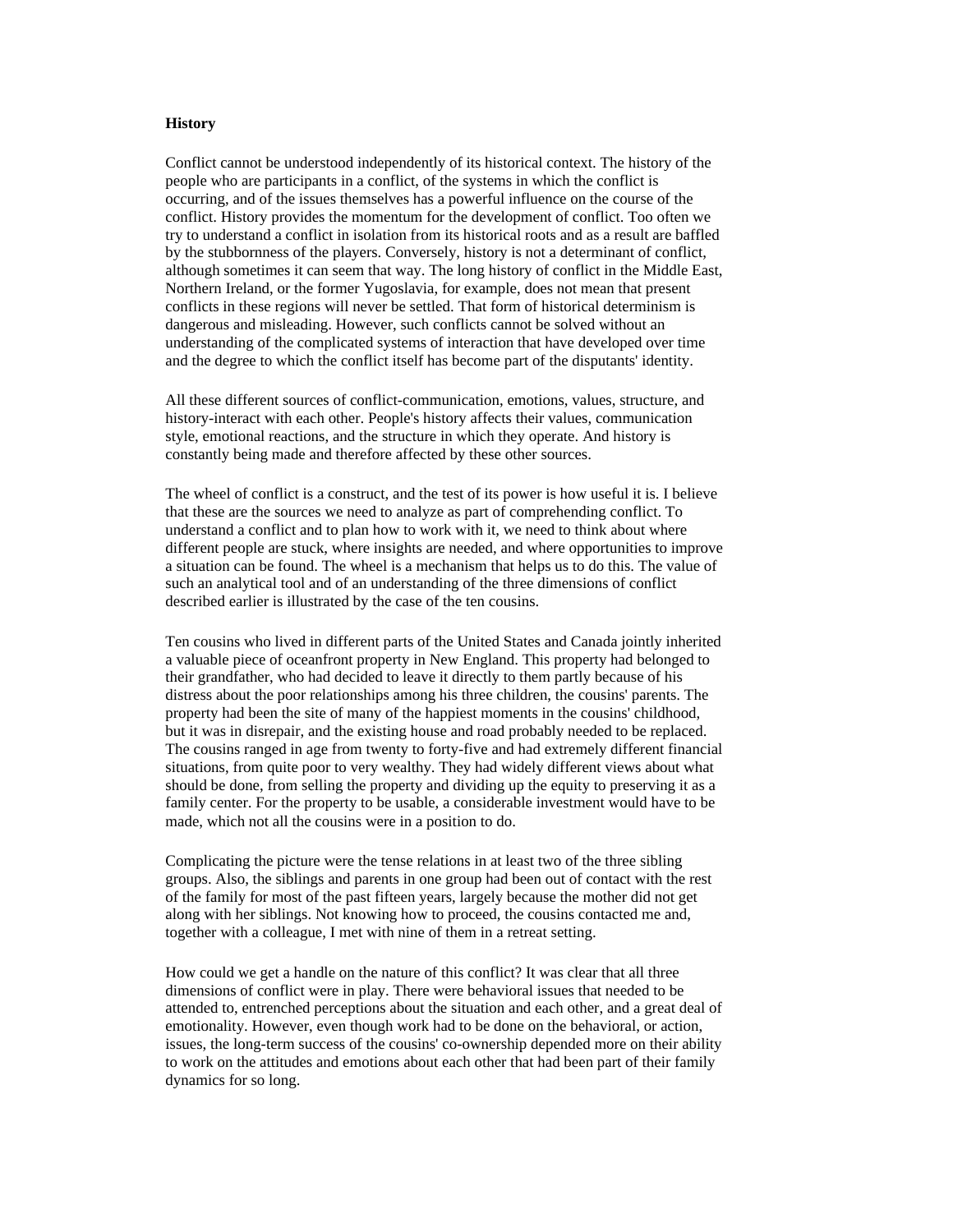It was not at first obvious where to focus our attentions given the complexity of this situation. Clearly, there were conflicting needs to be addressed. Some cousins wanted to maintain this property in the family and to "honor the grandfather's legacy and wishes." Others were worried about the time and resources this might demand. Most hoped to promote better family relations but were worried that the opposite might occur. But these needs were embedded in all the elements found in the wheel of conflict. There had been poor communication (and in some cases no communication) among the cousins for years. The property represented the complex emotions that all had about their family relations. It was a symbol of both the problems in the family and the best the family had to offer. The cousins had different values about sharing the property, developing it, equalizing contributions, taking into account different resources, and how families ought to interact. The structural problems were enormous. The cousins had no easy way of communicating, making decisions, or overseeing work on the property, and the disparity in their resources greatly complicated the picture. Furthermore, numerous local land use regulations limited their options for subdividing the property or building additional structures. Finally, history was a heavy presence. In many ways the cousins were continuing a multigeneration family saga. The conflicts among the parents were in danger of being replicated. There was also a positive history as well-the childhood memories that each had of their time at the property were almost all positive and were a motivation to seek a constructive resolution.

Because this situation was so complex and our time to deal with it relatively limited (three days), we decided that we could not deal with issues internal to sibling groups and that the strength of the cousins was the relatively positive attitudes they were expressing across sibling groups. We felt that the history needed to be addressed and that the major immediate focus needed to be on the structural barriers to moving forward. We therefore started by asking each cousin to share his or her memories of time spent on the property and his or her hopes and fears for its future. As an outcome of this discussion, they all decided they really wanted to keep the property if at all possible. They agreed to work on a plan for keeping the property, and they also agreed that everyone should have some access to it, regardless of his or her contribution. Once these general agreements were made, we then focused on the structural issues of how to communicate, make decisions, work with local authorities, and get information about different options. The cousins left with some general decisions made and an interesting communication and decisionmaking structure. They set up a steering committee with one representative from each sibling group. Our intervention thus flowed from our analysis of the structure and causes of this particular conflict. Without some way of organizing our thinking about this complex situation, we would have been lost.

Additionally, there are three dynamics that the wheel of conflict model does not include, because they cut across all the sources and are often best analyzed in terms of those sources. They are culture, power, and data. Culture affects conflict because it is embedded in individuals' communication styles, history, way of dealing with emotions, values, and structures. Power is a very elusive concept, one that can confuse our thinking or help us understand an interaction. Some sources of power are structural, but other elements are involved as well. I deal with power and culture more extensively in Chapters Three and Four. I do not view data themselves as a source of conflict, but how data are handled and communicated can lead to conflict. Therefore, data, or information, can be viewed as an issue within both communication and structure. (For an overview of the major theories of conflict and its origins, see Wehr, 1979; also see Frost and Wilmot, 1978; Kriesberg, 1982; Schellenburg, 1982; Schelling, 1960.)

# **The Continuum of Human Needs**

At the center of the wheel of conflict model are the human needs that drive people's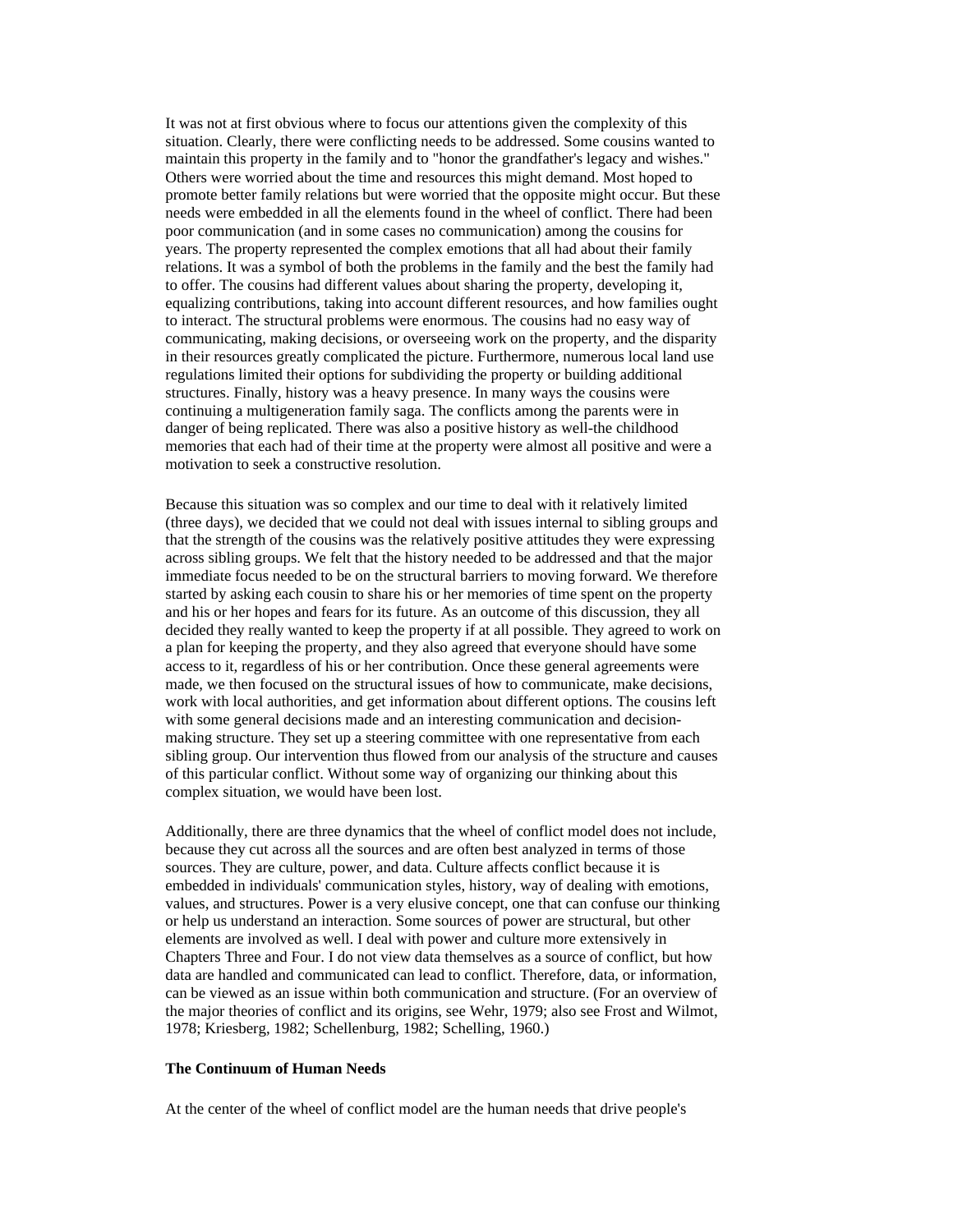actions, including engagement in conflict. Many theorists, from Freud to Maslow, have characterized fundamental human needs. Several of them describe the different levels of needs that people experience. In the literature on conflict, a distinction is often made between interests and needs. Interests are viewed as more transitory and superficial, needs as more basic and enduring. Sometimes it is argued that resolutions that address interests but not needs are less meaningful, more Band-Aids than real solutions (Burton and Dukes, 1990).

Rather than conceiving of interests and needs as fundamentally different, which could be misleading and polarizing, I find it more useful to think of a continuum of human needs, roughly paralleling Maslow's hierarchy (1954). Interests then become a category of human needs that exists between the basic concern for survival at one end of the continuum and the striving for identity at the other (see Figure 1.2). Survival needs seem self-evident, so I focus here on interests and identity needs.

#### **Interests**

Interests are the needs that motivate the bulk of people's actions, and they can be viewed simply and superficially or in great depth. A challenge we face in the practical understanding of conflict is to determine what level of needs or interests best explains a conflict. When we have too superficial a view of the sources of a conflict, we cannot address it meaningfully. Conversely, when we address these sources at a level that is too deep, we make the conflict much harder to resolve and we may also fail to match the reality experienced by the disputants.

If a community is concerned about a proposal to place a chemical plant nearby, there are many levels at which we can understand the nature of the problem. For example, the needs of the community to minimize odors, noise, traffic, and toxic exposure may be contrasted to the needs of the plant operators for a practical, cheap, and convenient location. This may be a satisfactory level for analyzing the conflict, but if the motivational structures for either the community or the plant run deeper, it may be insufficient. The community may have fundamental concerns about the image this plant will create, its impact on the community's overall desirability and therefore on the attractiveness of the community to investors, upwardly mobile families, and adult children of residents. Similarly, the plant may be concerned about its public reputation and the ease of attracting and retaining a workforce. If we fail to look at the deeper levels of interests, we are likely to end up working on the wrong issues and overlooking some important areas of mutual concern.

But we could go overboard on this and focus too deeply. We could concentrate on such fundamental concerns as business versus the environment, the nature of community, and the sense of self that both business leaders and community leaders have and how it is tied into their views of the chemical plant proposal. Although these might be real factors in the conflict, they are probably neither its practical source nor a useful basis for crafting an intervention. If we focused at this deeper level, we would not be addressing the conflict on the level that it is experienced by the participants, and we would be concentrating on a set of interests probably not amenable to a practical resolution process. The process of attaining the most useful level of depth in needs analysis is not an abstract one, and it does not take place in a vacuum. Only through interacting over time with key players can we understand the roots of a conflict in a practical and usable way. The art of conflict resolution is highly dependent on the ability to get to the right depth of understanding and intervention in conflict.

If we think of interests as midrange human needs, as the practical concerns that drive us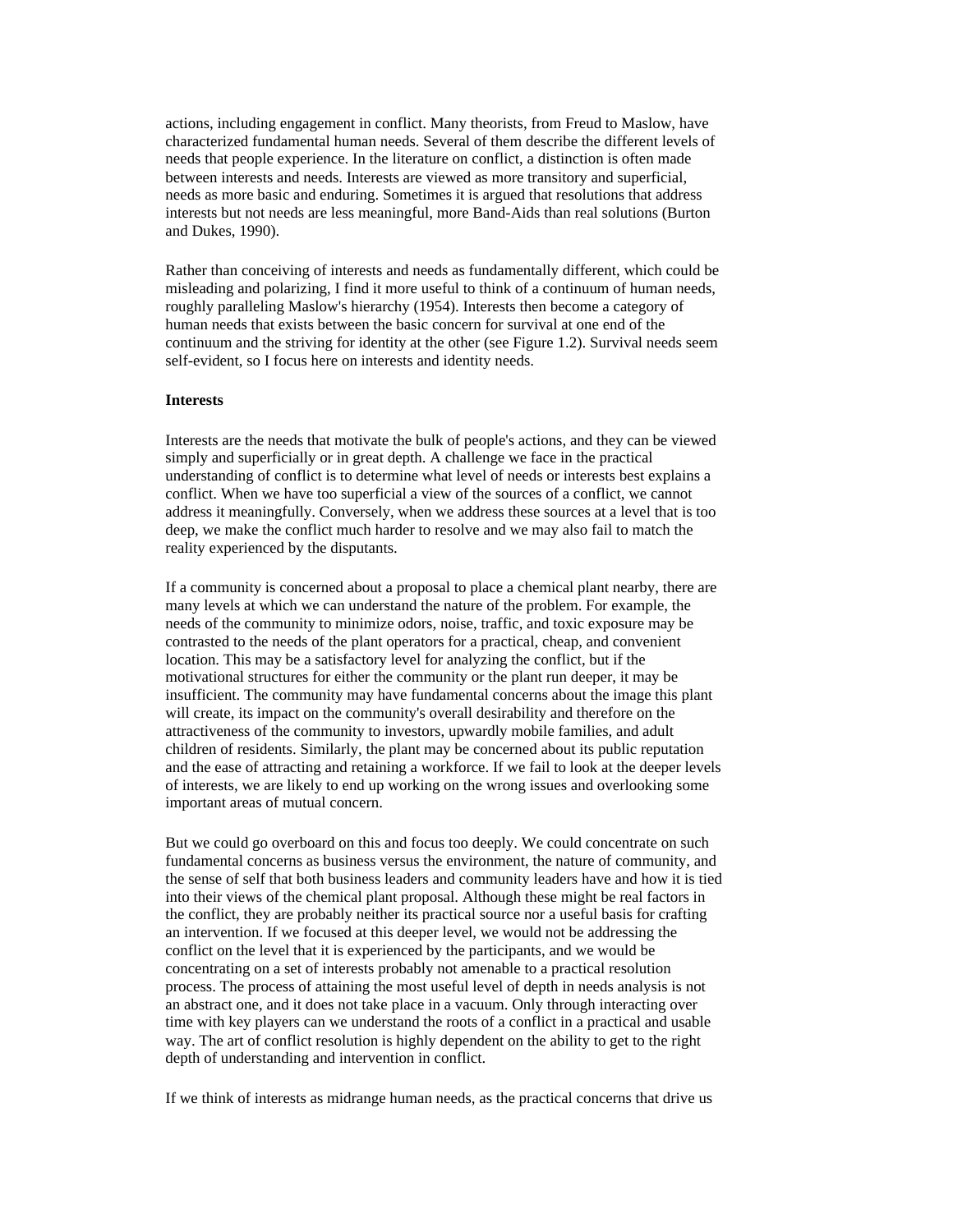in most conflicts, then for the most part it is on interests that we initially need to focus when we try to understand a conflict. It is also in the realm of interests that most conflicts can be resolved. If people can present their concerns to each other in a constructive way and are receptive to understanding each other's interests, they are most likely to make progress in working their way through a conflict.

In considering people's interests, we will find many types: short-term and long-term interests, individual and group interests, outcome-based interests and process interests, conscious and unconscious interests. Moore (1986, 1996) suggests three types of interests: substantive (concerns about tangible benefits), procedural (concerns about a process for interacting, communicating, or decision making), and psychological (concerns about how one is treated, respected, or acknowledged). Frequently, people are most vocal about one kind of interest but most genuinely motivated by another. We can often achieve progress in a conflict, even when disputants have incompatible substantive interests, if we are careful to address psychological and procedural interests.

The U.S. philosophy of government provides an interesting example of how these interests work. At the root of democracy is a commitment to addressing procedural interests, even when substantive interests cannot always be met. Many Americans' governmental values are related to these procedural interests. We in the United States remain loyal to our government, even if we disagree with its policies and have not voted for its leaders, because we fundamentally support the process by which they were selected. The basic deal in a democracy is that we may not always get our way but we will always have our say, and in return we will remain loyal citizens.

However we as conflict resolvers analyze the different types of interests that people bring to conflict, we need to work hard to understand everyone's interests (including our own) broadly enough and at the right level of depth in order to gain a practical handle on what is going on in a conflict.

#### **Identity-Based Needs**

Beyond interests are what we can call identity-based needs (Rothman, 1997). These are people's needs to preserve a sense of who they are and what their place in the world is. It is useful to think of four needs in this category: the needs for meaning, community, intimacy, and autonomy.

The need for meaning has to do with establishing a purpose for one's life, existence, actions, and struggles. Sometimes, pursuing a conflict is a great source of meaning for people. In that case the resolution of the conflict entails a significant loss of meaning. Unless they can find a new source of meaning, this loss may be devastating and may cause them to hold onto a conflict regardless of how well the proposed solution addresses their interests. I once acted as a mediator in an age discrimination case involving someone who was about to retire. When I asked him about his retirement plans, he told me that he was going to pursue his case until he was fully vindicated. Despite the fact that he could have obtained much in a settlement with the company and that his prospects through legal challenges were limited at best, I knew this mediation was going nowhere. For many of the people living in the Israeli-held West Bank, the issue is not simply security, economics, or even self-determination. It is the meaning that the struggle itself has given their lives. This is one of the sources of intractability in the Middle East.

Community refers to that aspect of people's identity that derives from feeling connected with groups with which they can identify and in which they feel recognized. Community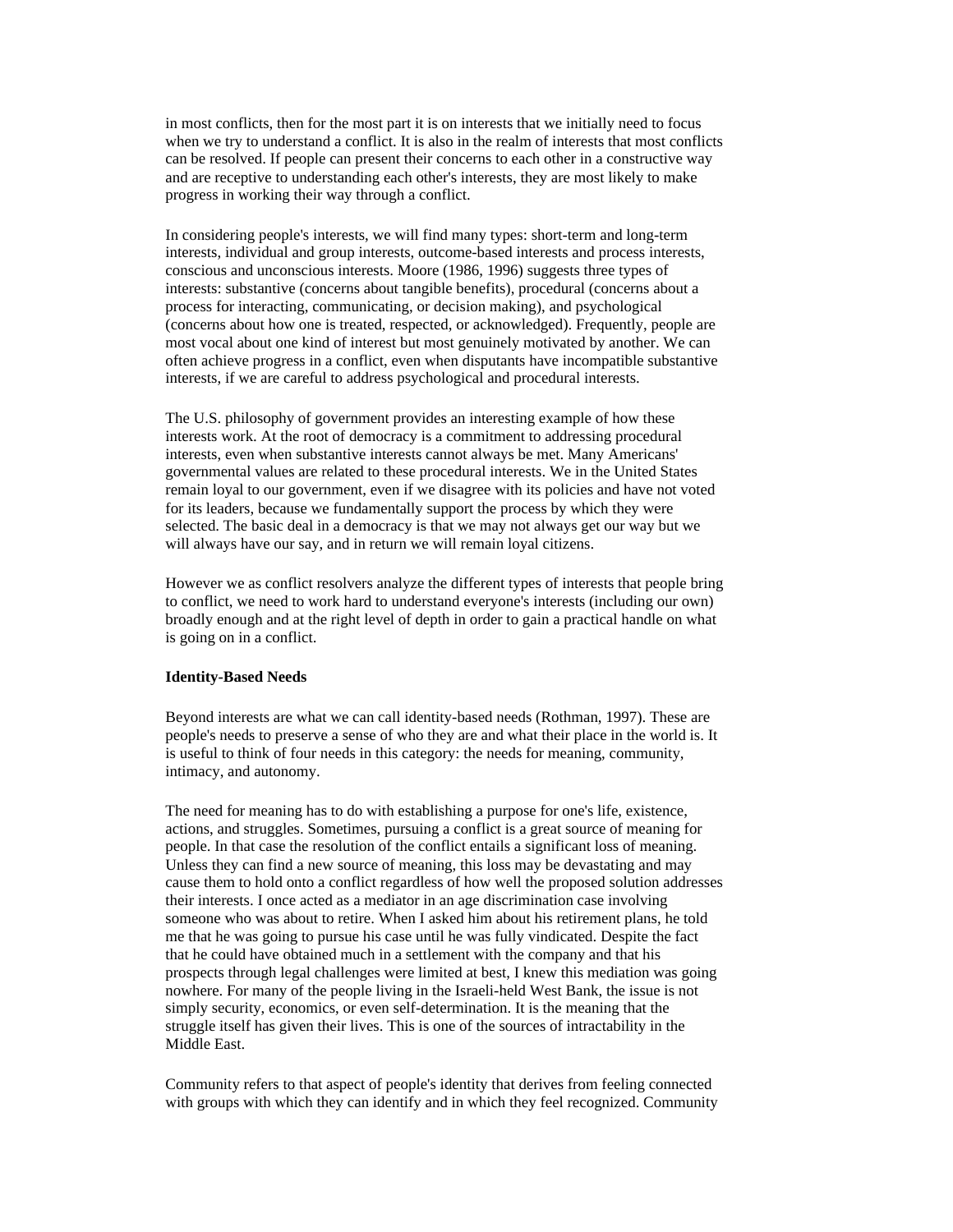can arise from actual communities. The nostalgic yearning of some for small-town American life is in part an expression of this need. Similarly, the desire many people have for participating in the communal life of their neighborhood is connected to establishing identity. But community can come from other group affiliations as well, with a company, for example, or with a social action organization; a church, synagogue, or mosque; an athletic or artistic subculture; a profession; or an ethnic group. Community can be experienced in both positive and negative ways. Individuals may identify with others on the basis of what they all share or what they are all against. As an identitybased need, community is not simply about feeling part of a group; it is about having a social home in an impersonal world-a home where people feel connected, safe, recognized as individuals, and appreciated. When people are in conflict in order to solidify a sense of community or to protect their community against the forces of disintegration, they are in part struggling to preserve their identity.

Intimacy is the need for a different kind of connectivity. It goes beyond needing to be recognized and involves wanting to be special, unique, and important to other people. Most intimacy needs are met in family and friendship structures. Intimacy implies some form of reciprocity. Often people cling to the symbols of intimacy or to a pretense of intimacy but actually feel quite alone. In divorce, it is often the loss of intimacy (or sometimes the fact that a facade of intimacy has been shattered) that causes so much pain and that challenges people's sense of themselves-their identity. One of the problems in a divorce mediation is that it is usually impossible (and often not desirable) to try to deal with the parties' needs at this level. This means that people may feel unfulfilled by the mediation process, even when a fundamentally sound agreement has been reached. A longer healing process is usually necessary to deal with loss of intimacy.

If intimacy and community are aspects of individuals' fundamental need for connection, autonomy is the flip side of the coin. At the same time as people need connection, they also need a sense of their independence, freedom, and individuality. In relationships they often struggle with how to find a deep sense of connection and of autonomy at the same time. This struggle to establish needed ties and their boundaries is a source of much of individuals' internal conflict, and it is also at the heart of many interpersonal conflicts. A common example is the many conflicts parents and adolescents have that are ostensibly about immediate issues such as chores, curfews, or school but are often more about dependency and autonomy. We can also see this need expressed in the struggles of many ethnic groups to be associated with an autonomous political entity. When people or groups feel that they do not have meaningful autonomy, independence, or freedom, this fundamental identity-based need is not being met and serious conflict is likely.

Some conflicts cannot be solved without addressing identity-based needs. These disputes are often not amenable to a negotiation process. They usually require an incremental process of change in which people, groups, or organizations gradually achieve a different level of understanding and a better ability to communicate. They also often call for a social change effort or a personal growth experience of some kind. Conciliation efforts in which the focus is more on the relationship among disputants and less on achieving a specific agreement may succeed in addressing these deeper needs.

It is not useful to argue whether it is less valuable or meaningful to work on interests than to address identity-based needs. Sometimes, we must work on conflict in a sequenced way because only through progress at a more accessible level can progress be made at a deeper level. Sometimes, deeper levels of needs are simply not involved in significant ways. If a resolution process genuinely addresses needs people have in a way that is meaningful to them, then important work has occurred.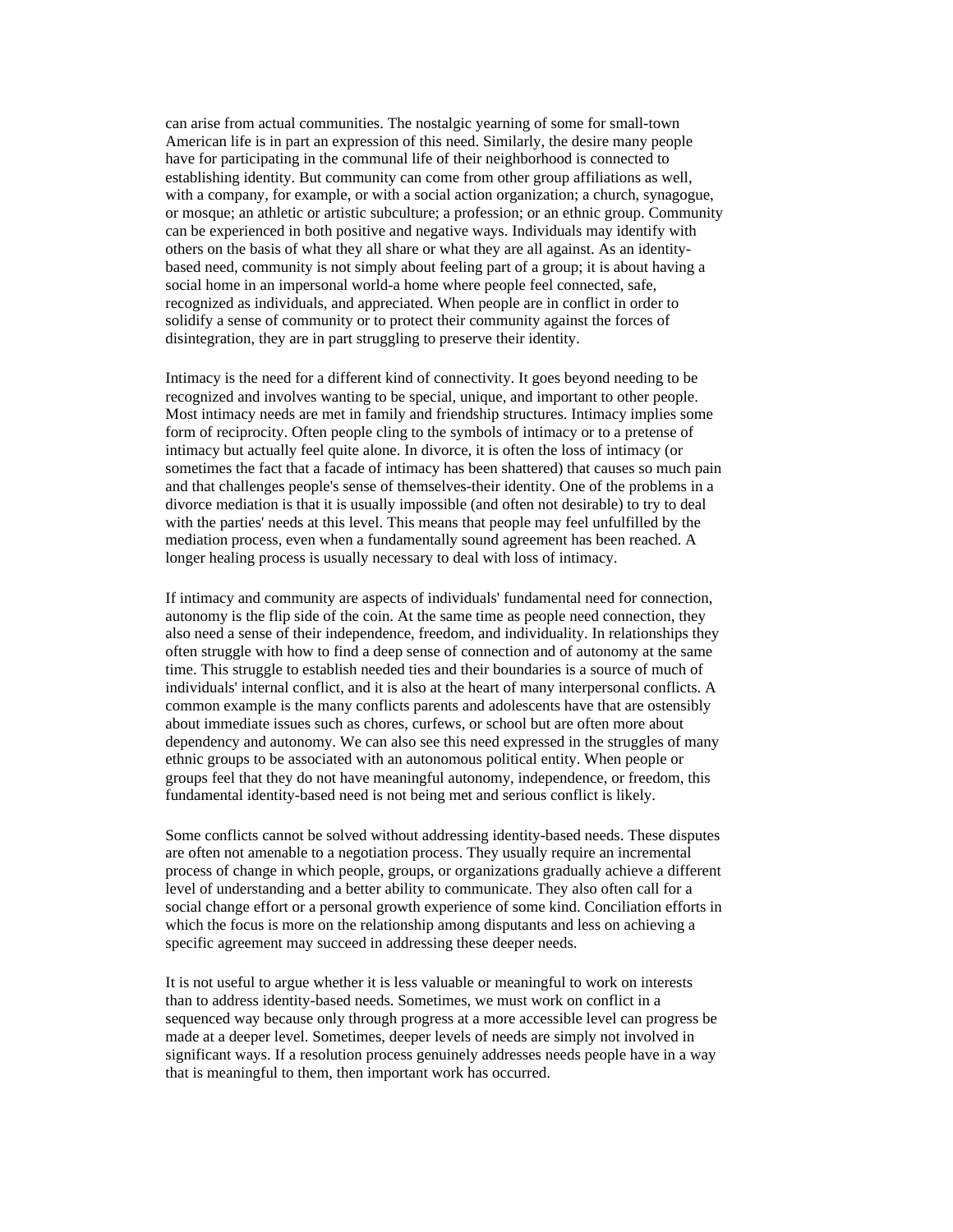In the case of the cousins described earlier, how deep to go into their needs was a major consideration. For some, the oceanfront property seemed to represent their need for community and even meaning. For others it was more a valuable potential resource and a beautiful vacation home. My colleague and I decided to touch briefly on the identitybased concerns, because they needed to be acknowledged, but given the immediate needs and availability of the group, we focused on their interests, because agreement here was the necessary next step for them.

#### **The Desires for Expression and for Outcome**

In many conflicts people act in a way that seems to go against their interests. Sometimes they seem more interested in having their day in court than in arriving at a solution that gives them what they need. They are sometimes more interested in expressing their feelings than getting results. Conversely, people sometimes dismiss attempts to explore what they are experiencing as inappropriate or "touchy-feely."

Lewis Coser proposes two components of conflict in his classic work, The Functions of Social Conflict (1956). One, which he labels "unrealistic," is people's need for some form of energy release. The other component, which he labels "realistic," is people's desire for a result that will meet their needs. The unrealistic component will not be satisfied by a good solution, but instead requires listening, ventilation, acknowledgment, validation, a day in court, or some means of expressing or releasing the feelings and energy associated with a conflict. The realistic component requires a satisfactory solution, one that addresses people's essential interests.

Coser's labels are sometimes confusing to people because both components are in some sense realistic. Instead, we might think of them as being the expressive and the outcomeoriented aspects of conflict. One component involves the need to deal with the anger, hurt, tension, frustration, sadness, and fear that disputants may be feeling. The other involves their concerns about arriving at a satisfactory outcome. Efforts to deal with the expressive part of conflict by proposing solutions or negotiating agreements will not succeed. Similarly, efforts to address the outcome-oriented component by encouraging the expression of feelings and by acknowledging the stress that someone may be experiencing will also fail. We all have experienced a time when our emotions were too intense for us to focus on a rational solution to a problem. But most of us have also experienced a time in a conflict when what we really wanted was a good solution, not more exploration of feelings or clarification of values.

We might think of the expressive element as the outer part of the wheel of conflict, and the outcome-oriented element as the inner region. Often (although not always) people must find a means of dealing with the expressive aspect of conflict-sometimes directly in the conflict interaction, sometimes elsewhere-before they can effectively focus on an outcome that will adequately address their needs.

The movement between the expressive and outcome-oriented aspects is not a linear process in which people always start in one place and work their way to another. They go back and forth; events throw them from a focus on their emotions to a focus on results, and both are frequently mixed together in ways that are hard to discern. Yet, as complex as the interactions between these two elements of conflict are, the distinction between them is often obvious, and people instinctively respond to them with different strategies.

Sometimes a symbolic act indicates that people are ready to let go of some of the expressive aspects of a conflict and become more outcome focused. The drama of the handshake between Yitzak Rabin and Yassir Arafat on the White House lawn was a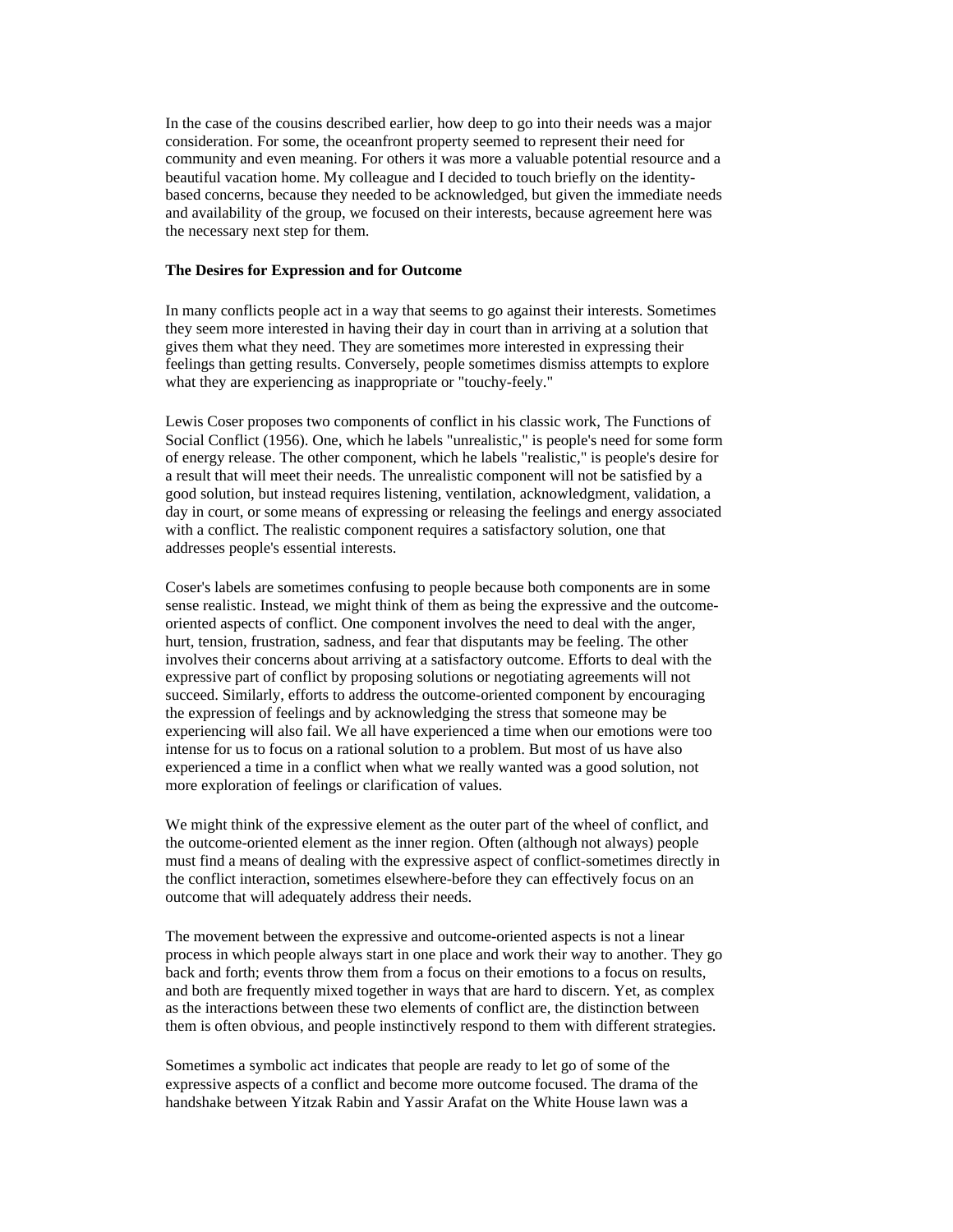symbol of a movement from the outer rim of the wheel to its inner core, saying as it were, "We can put our feelings and our pasts behind us and try to find a solution that will address the needs of both of our peoples."

### **Why Think About Conflict?**

The premise of this book and the field of conflict studies in general is that conflict and conflict resolution are useful areas of focus in order to better understand human behavior. There are certainly alternative ways of analyzing these kinds of interactions. Professionals concerned with how people handle their differences can focus on decision making, negotiation, communication, stimulus response, power exchanges, and so forth. Why should those of us who have identified ourselves as professional conflict resolvers focus on conflict? Does this not direct our attention to the negative aspect of the interchange, to the part that has people at odds rather than the part that concerns the mutual interests people share?

Conflict is not in itself a bad thing. There are many reasons why it is a necessary part of the growth and development of individuals, families, communities, and societies. Conflict can help build community, define and balance people's needs as individuals with their needs as participants in larger systems, and help them face and address in a clear and conscious way the many difficult choices that life brings to them. Working through a conflict can be an important bonding and growth producing experience. The strength of social systems lies in part in how they prevent serious conflicts and, when conflicts do arise, how they address them so as to maintain system integrity and preserve the wellbeing of their members. By facing major conflicts, addressing them, reorganizing as necessary to deal with them, and moving on, social organizations adapt to changes in their environment. Understanding the dynamics of conflict therefore provides conflict resolvers and related professionals with a basic tool for addressing the essential forces that shape the development of individuals and social entities.

It is easy enough to say that conflict is inevitable and is not in itself good or bad, yet for many people, accepting this premise is an uphill battle. There may be an important lesson for us in the resistance that people have to acknowledging conflict in their lives. This may be something other than dysfunctional conflict avoidant behavior. Maybe there is an inevitable shift in the way people interact with each other once they acknowledge the presence of conflict, and therefore people have good reason to approach that admission with caution. If this shift in focus, energy, attitude, or behavior is a natural consequence of the emergence of conflict, and if conflict is itself necessary, inevitable, and often healthy, this poses a fundamental dilemma for all of us as individuals existing in groups. We had therefore better strive to comprehend the nature of conflict in all its complexities. Understanding conflict becomes the vehicle for understanding the many contradictions that are necessarily present in our efforts to be social beings.

Furthermore, something can almost always be done about conflict. This does not mean that it can always be resolved, but a productive response can usually be made to move conflict along a constructive path. Sometimes this response may be to escalate a conflict so that it emerges into people's consciousness or takes on a higher priority for resolution. Sometimes the response may be to do nothing and let events develop, allowing the conflict to mature. Sometimes it may be to help people understand their needs and express their feelings at a deeper, more meaningful level. Sometimes it may be to find some Band-Aid to stop the bleeding. Sometimes it may be to look for creative solutions that all parties can accept. There is no single correct response to conflict, but that does not mean that there are not wise and unwise responses to any particular conflict. Our success as individuals, communities, organizations, and societies is in no small measure